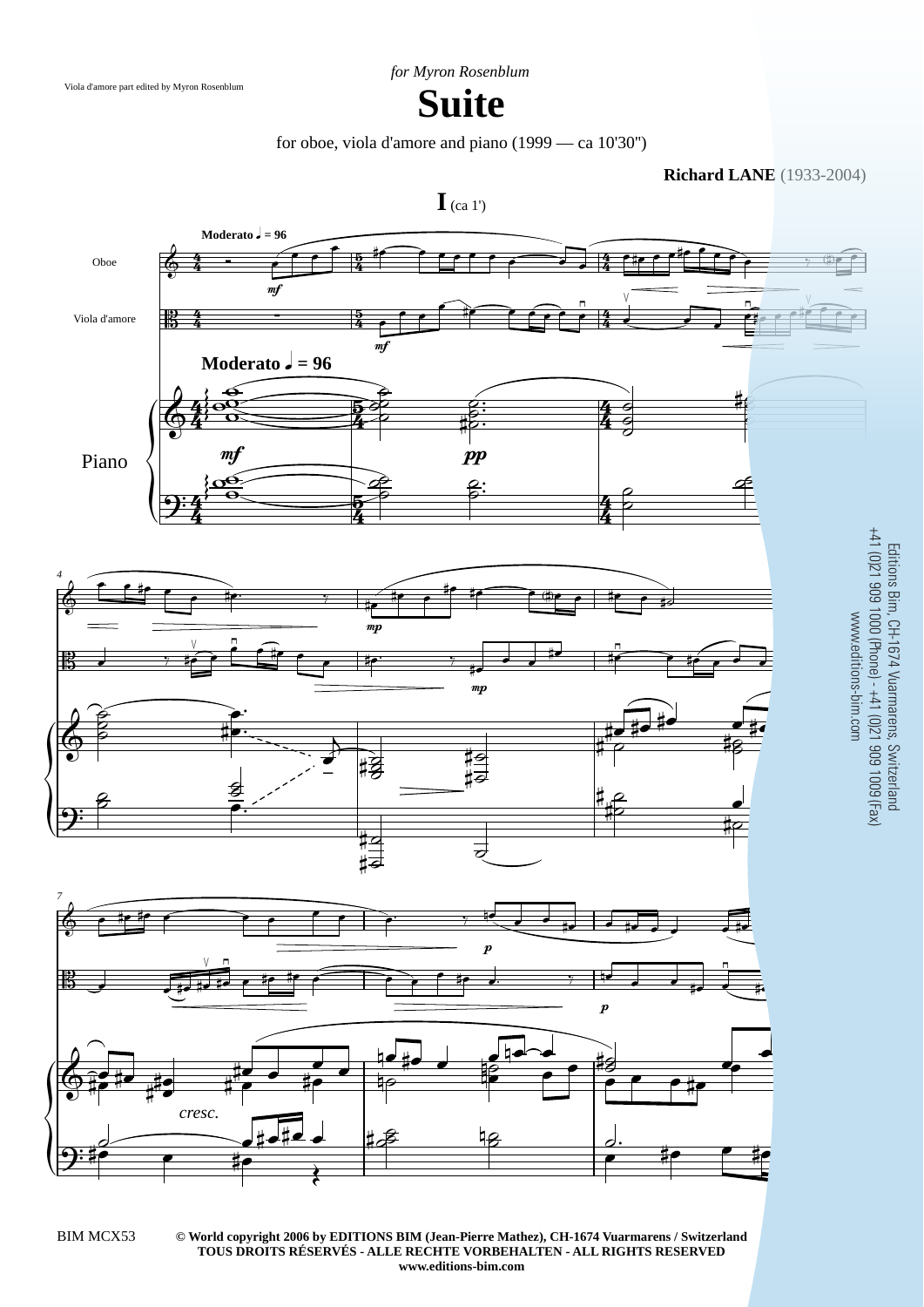

**II** (ca 3')



Editions Bim, CH-1674 Vuarmarens, Switzerland +41 (0)21 909 1000 (Phone) - +41 (0)21 909 1009 (Fax) www.editions-bim.com

*legato*

 $\begin{array}{|c|c|c|c|c|}\n\hline\n\text{#} & \text{#} & \text{#} \\
\hline\n\text{#} & \text{#} & \text{#} & \text{#} \\
\hline\n\end{array}$ 

 $\frac{1}{7}$ 

 $\dot{\varepsilon}$  to

 $9:$   $\frac{1}{7}$   $\frac{1}{7}$   $\frac{1}{7}$   $\frac{1}{7}$   $\frac{1}{7}$   $\frac{1}{7}$   $\frac{1}{7}$   $\frac{1}{7}$   $\frac{1}{7}$   $\frac{1}{7}$   $\frac{1}{7}$   $\frac{1}{7}$   $\frac{1}{7}$   $\frac{1}{7}$   $\frac{1}{7}$   $\frac{1}{7}$   $\frac{1}{7}$   $\frac{1}{7}$   $\frac{1}{7}$   $\frac{1}{7}$   $\frac{1}{7}$   $\frac{1}{$ 

 $\frac{1}{\bullet}$   $\leftarrow$   $\frac{1}{\bullet}$   $\frac{1}{\bullet}$ 

 $\overline{2}$ 

 $\frac{1}{2}$ 

BIM MCX53 <sup>|</sup> *Photocopying is illegal — Photocopier est illégal — Photokopieren ist rechtswidrig* 5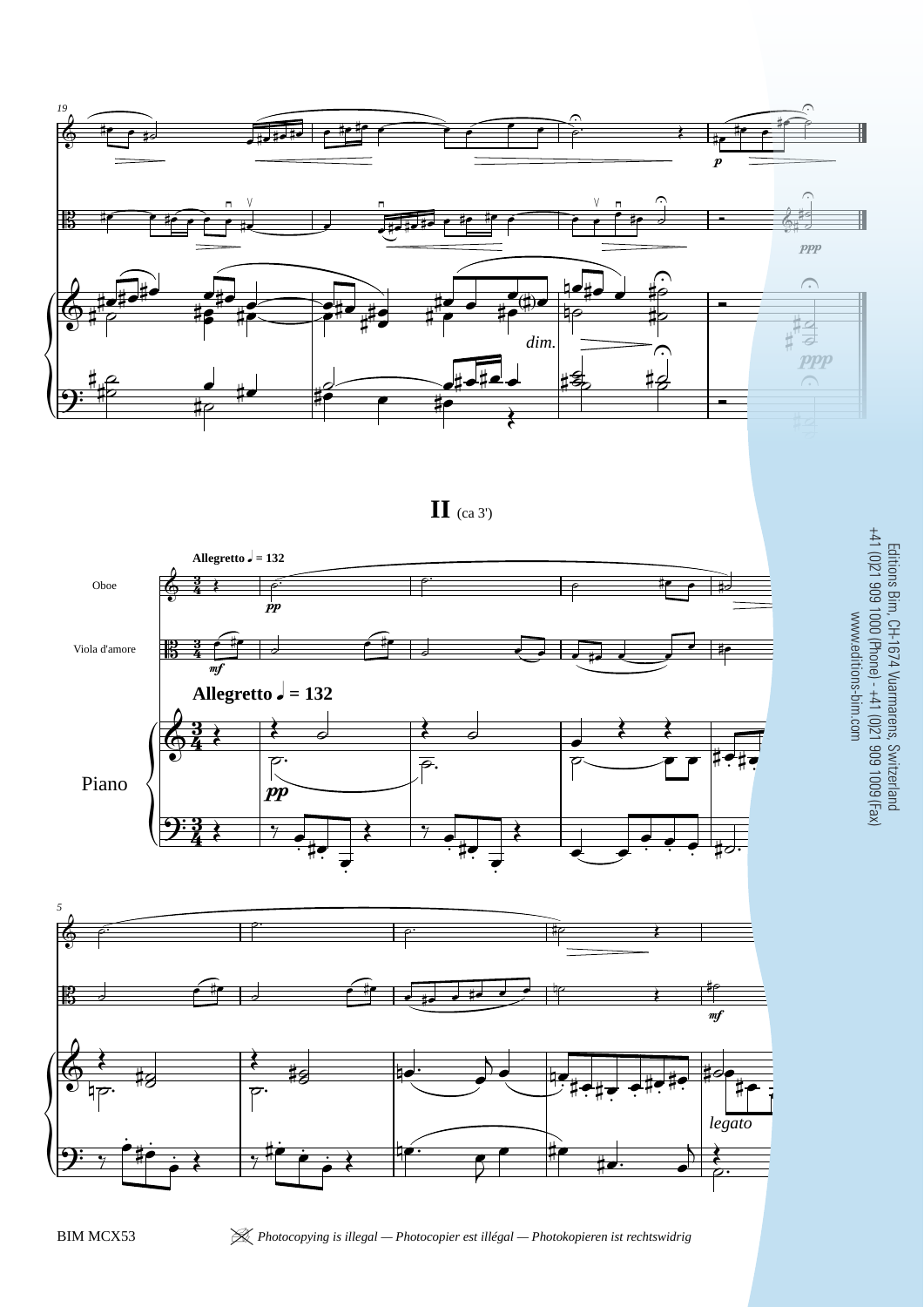





 $\equiv$ Editions Bim, CH-1674 Vuarmarens, Switzerland +41 (0)21 909 1000 (Phone) - +41 (0)21 909 1009 (Fax) www.editions-bim.com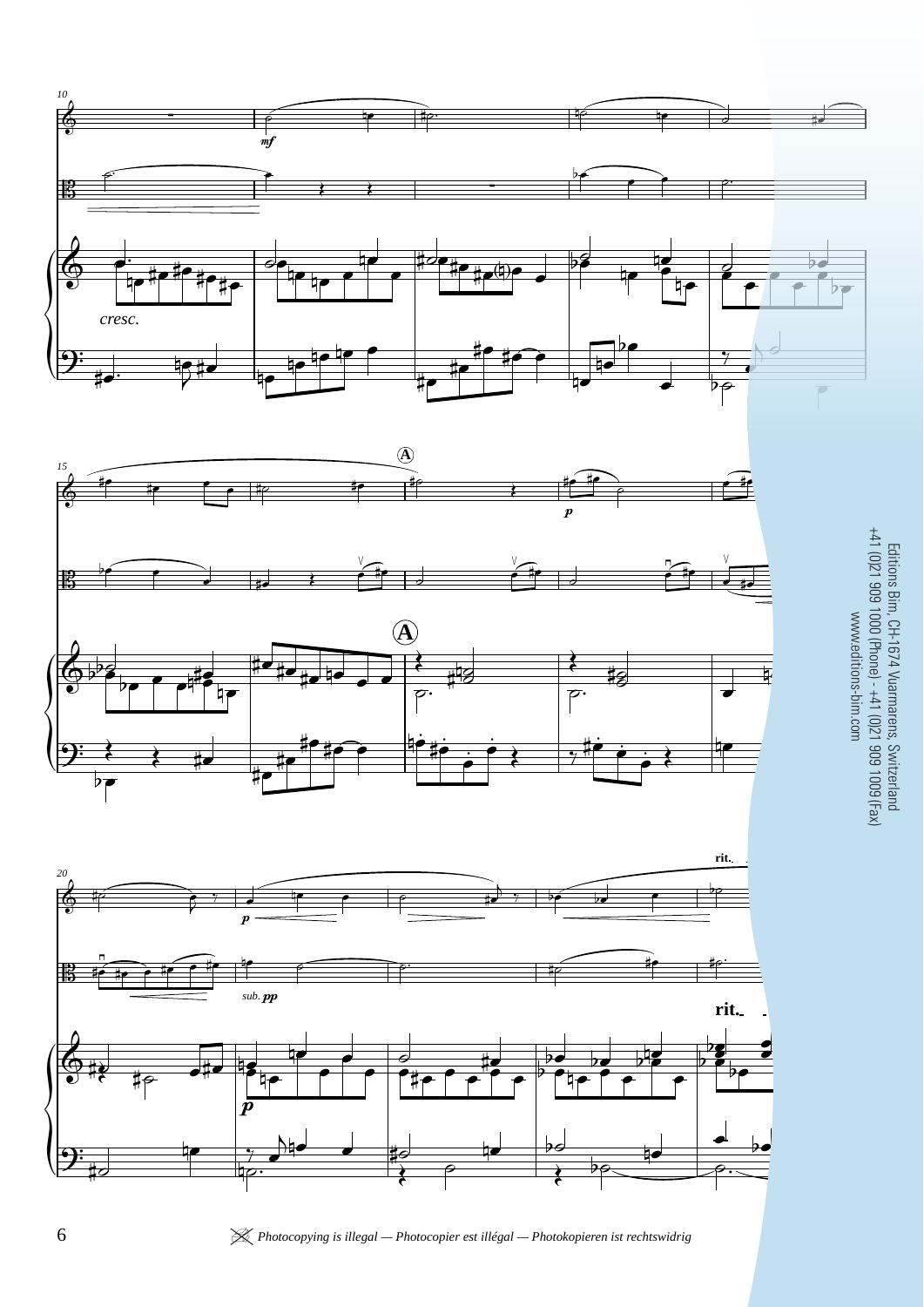

10 *K* Photocopying is illegal — Photocopier est illégal — Photokopieren ist rechtswidrig

Editions Bim, CH-1674 Vuarmarens, Switzerland<br>+41 (0)21 909 1000 (Phone) - +41 (0)21 909 1009 (Fax)<br>www.editions-bim.com +41 (0)21 909 1000 (Phone) - +41 (0)21 909 1009 (Fax) Editions Bim, CH-1674 Vuarmarens, Switzerland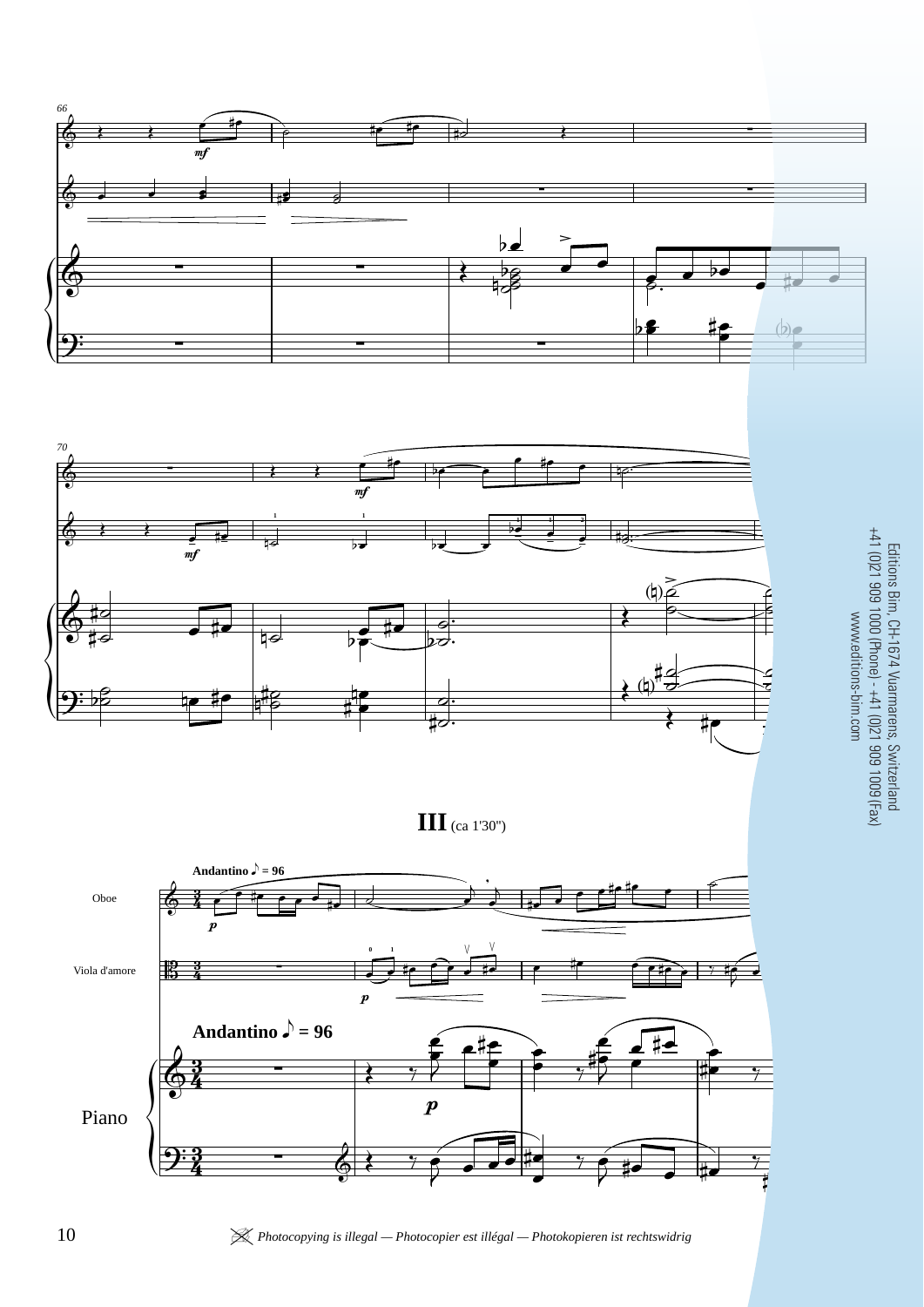







BIM MCX53 <sup>|</sup> *Photocopying is illegal — Photocopier est illégal — Photokopieren ist rechtswidrig* 11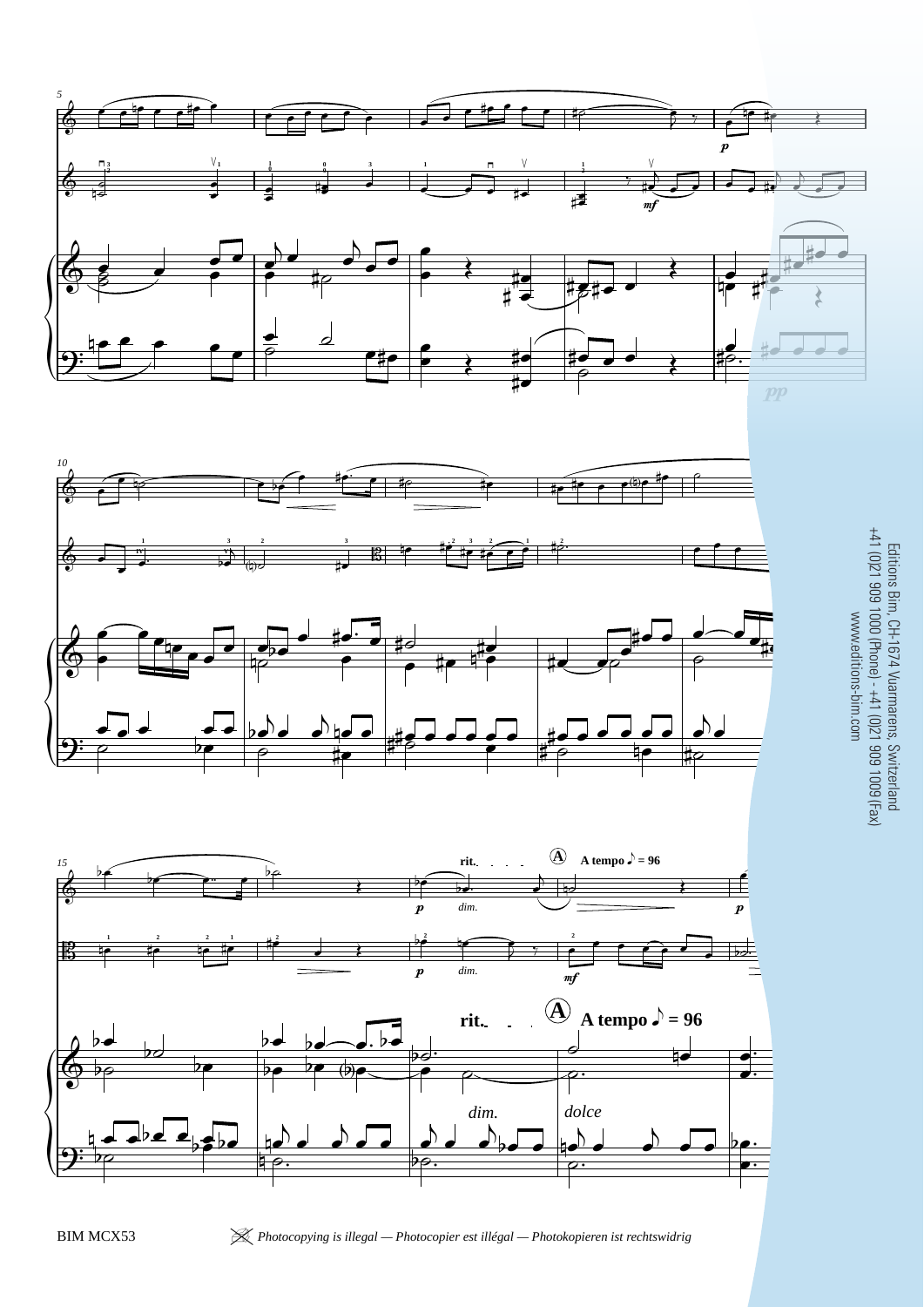

**IV** (ca 2'30'')





Editions Bim, CH-1674 Vuarmarens, Switzerland<br>+41 (0)21 909 1000 (Phone) - +41 (0)21 909 1009 (Fax)<br>www.editions-bim.com Editions Bim, CH-1674 Vuarmarens, Switzerland +41 (0)21 909 1000 (Phone) - +41 (0)21 909 1009 (Fax) www.editions-bim.com

BIM MCX53 <sup>|</sup> *Photocopying is illegal — Photocopier est illégal — Photokopieren ist rechtswidrig* 13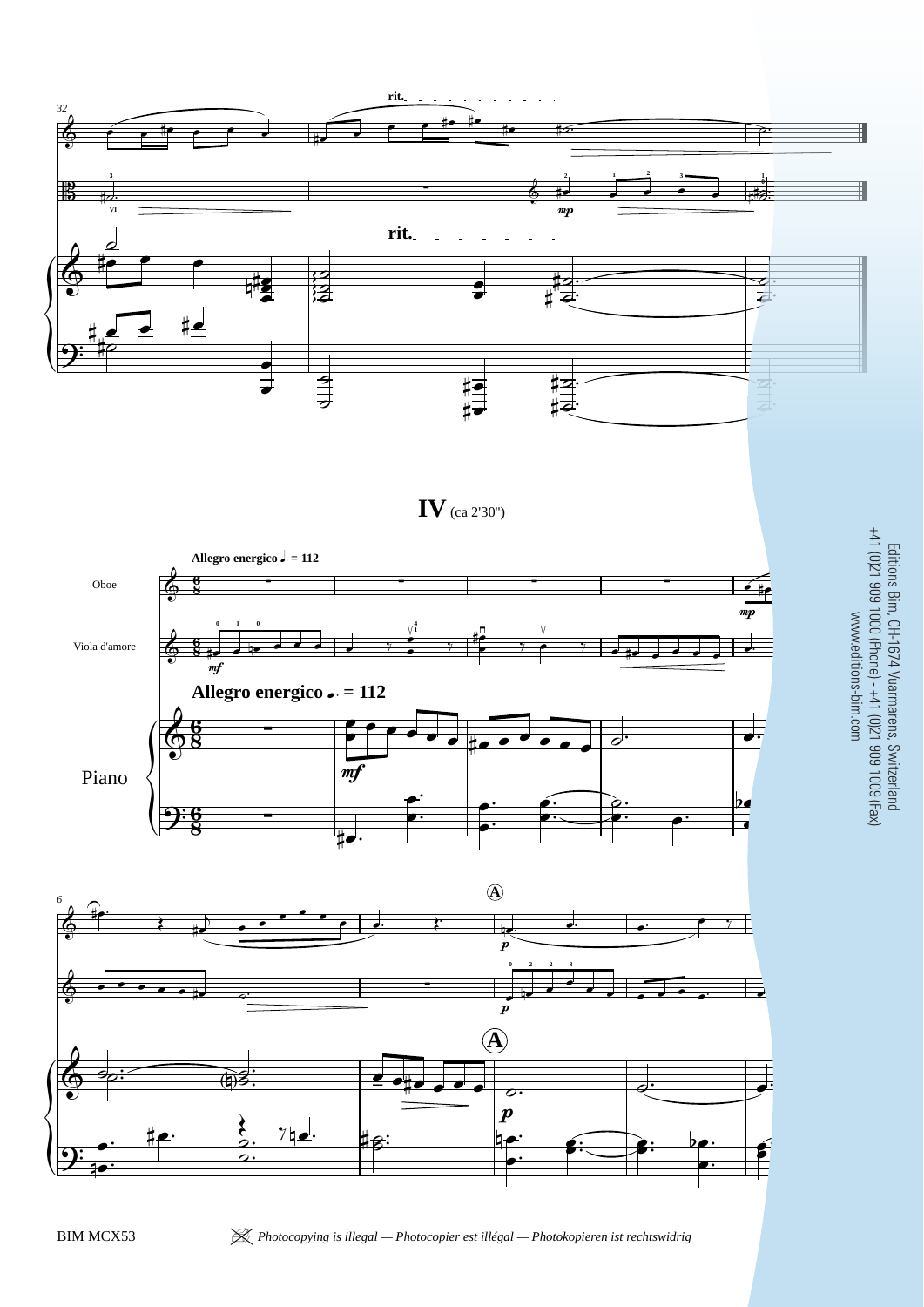





## Editions Bim, CH-1674 Vuarmarens, Switzerland<br>+41 (0)21 909 1000 (Phone) - +41 (0)21 909 1009 (Fax)<br>www.editions-bim.com +41 (0)21 909 1000 (Phone) - +41 (0)21 909 1009 (Fax) Editions Bim, CH-1674 Vuarmarens, Switzerland www.editions-bim.com

14 *K Photocopying is illegal — Photocopier est illégal — Photokopieren ist rechtswidrig*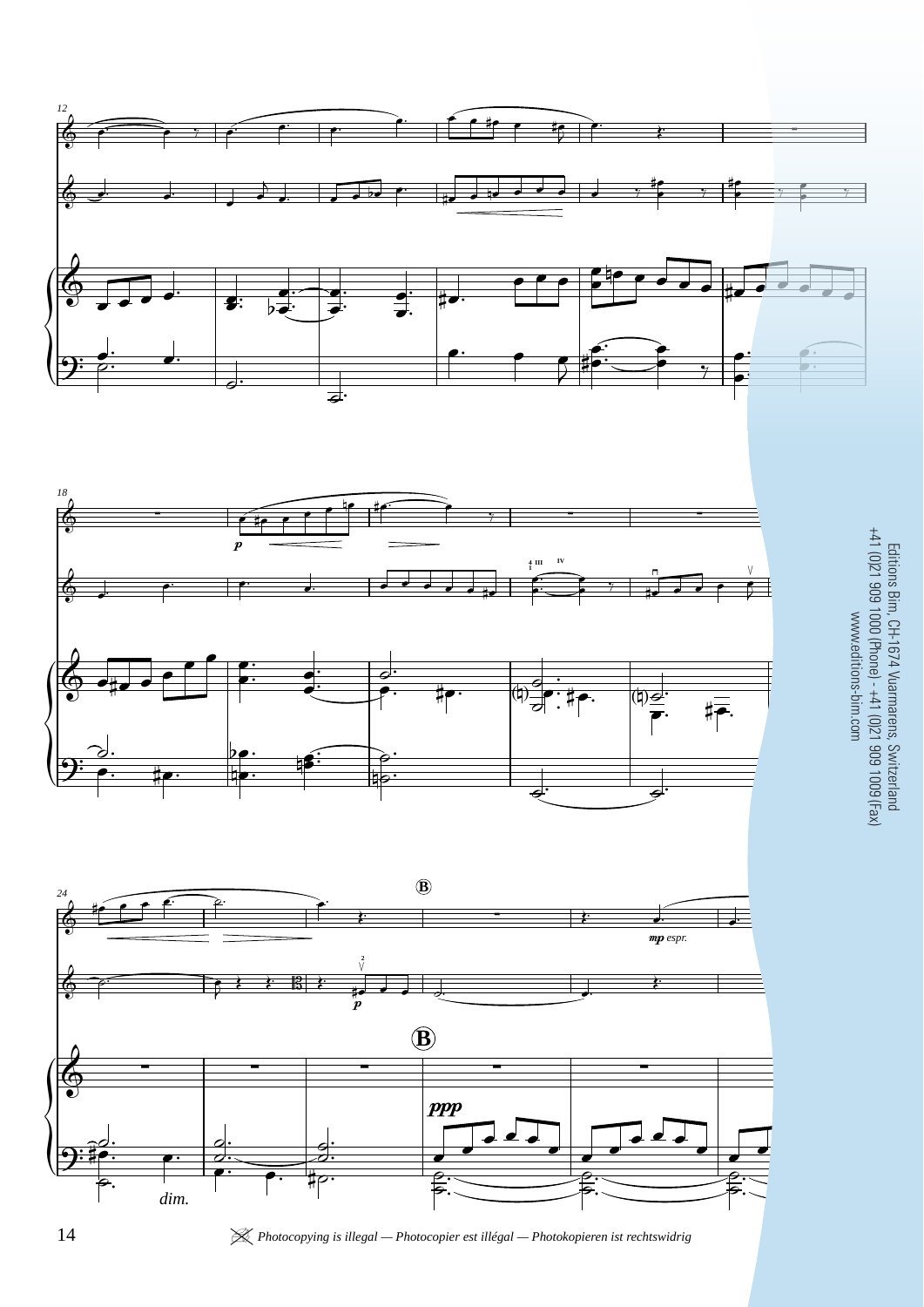**V** (ca 1'30'')







Editions Bim, CH-1674 Vuarmarens, Switzerland +41 (0)21 909 1000 (Phone) - +41 (0)21 909 1009 (Fax) www.editions-bim.com

BIM MCX53 <sup>|</sup> *Photocopying is illegal — Photocopier est illégal — Photokopieren ist rechtswidrig* 21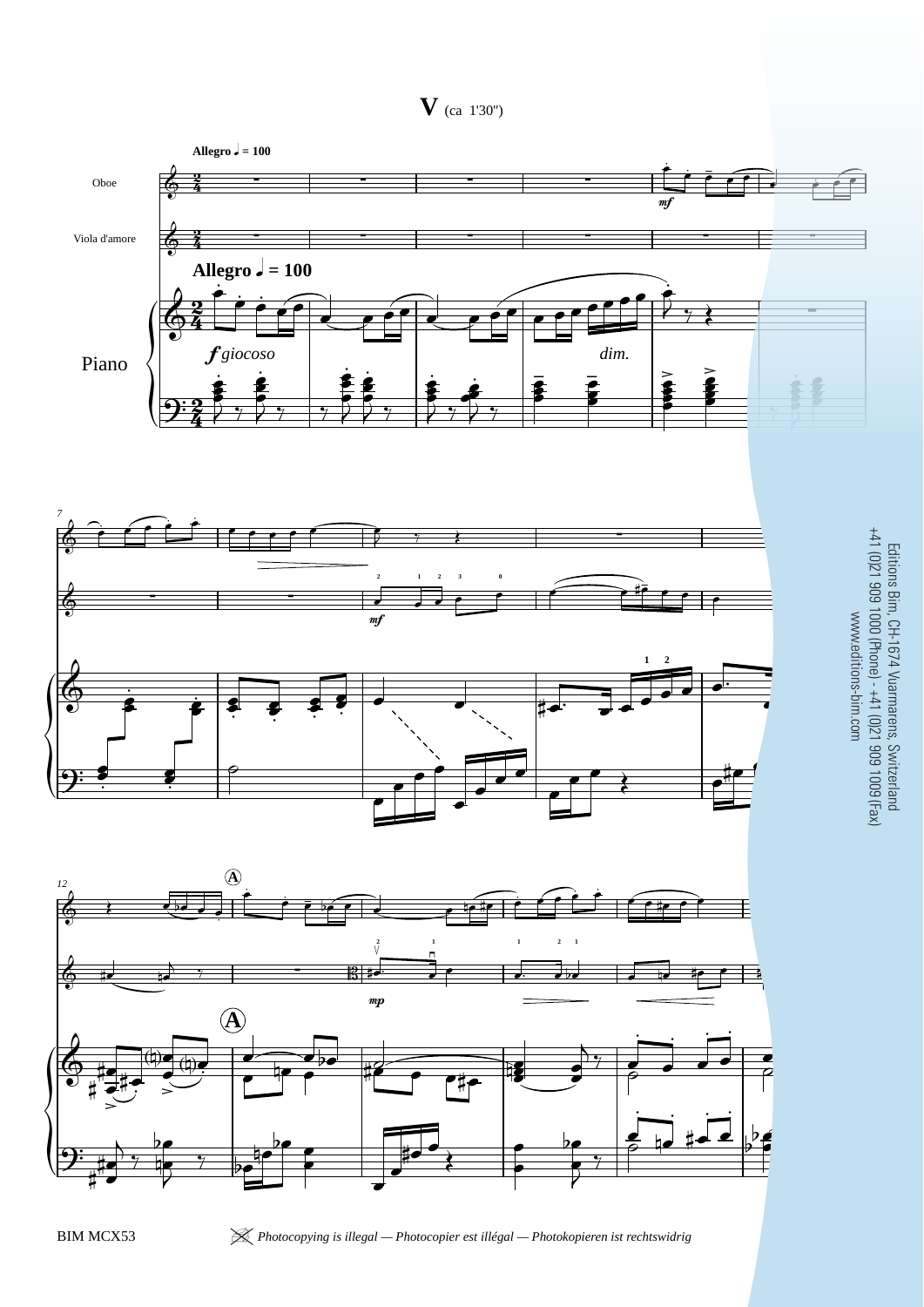





Editions Bim, CH-1674 Vuarmarens, Switzerland<br>+41 (0)21 909 1000 (Phone) - +41 (0)21 909 1009 (Fax)<br>www.editions-bim.com Editions Bim, CH-1674 Vuarmarens, Switzerland +41 (0)21 909 1000 (Phone) - +41 (0)21 909 1009 (Fax) www.editions-bim.com

22 *APhotocopying is illegal — Photocopier est illégal — Photokopieren ist rechtswidrig* **BIM MCSS**